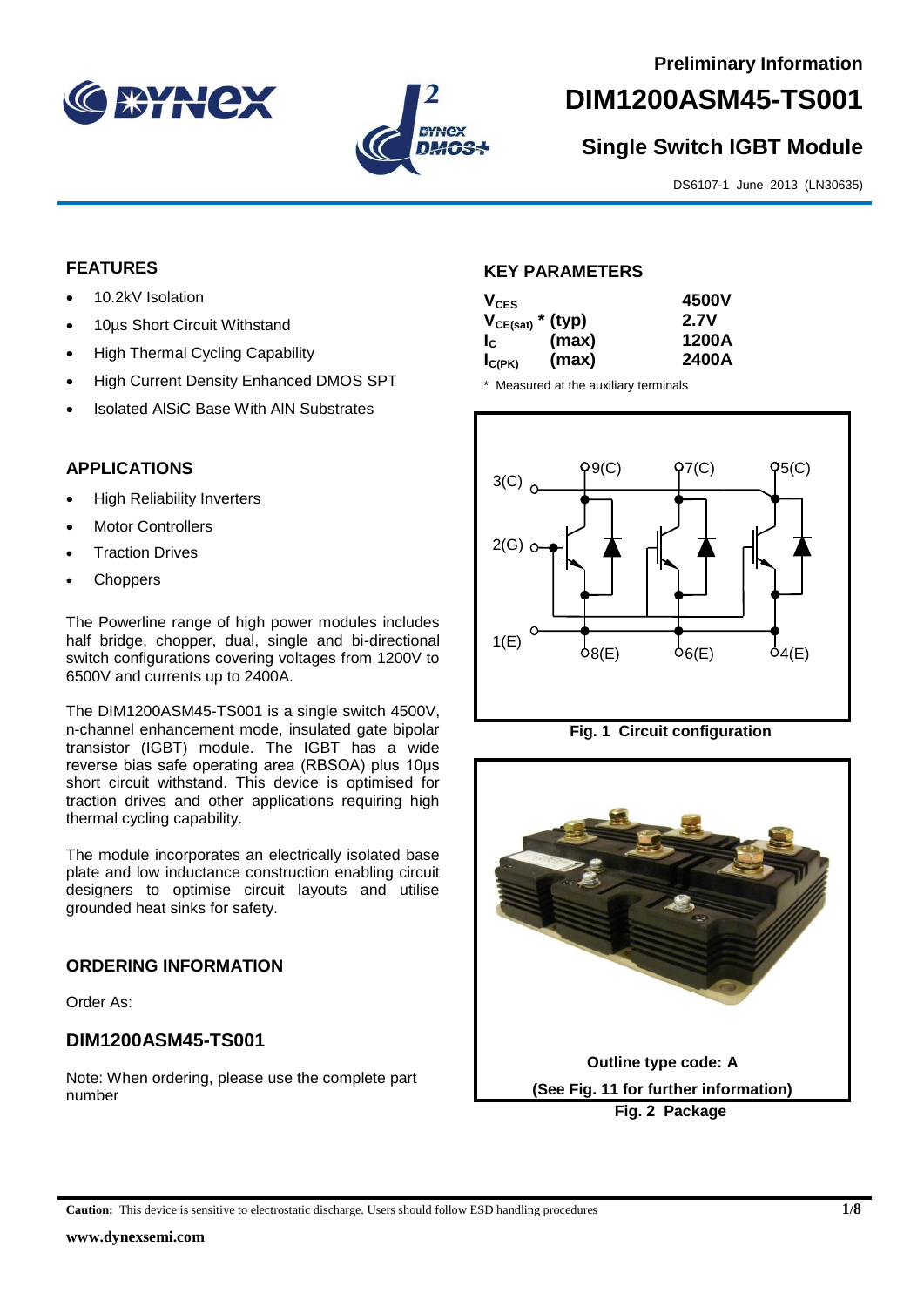# **ABSOLUTE MAXIMUM RATINGS**

Stresses above those listed under 'Absolute Maximum Ratings' may cause permanent damage to the device. In extreme conditions, as with all semiconductors, this may include potentially hazardous rupture of the package. Appropriate safety precautions should always be followed. Exposure to Absolute Maximum Ratings may affect device reliability.

## **Tcase = 25°C unless stated otherwise**

| Symbol           | <b>Parameter</b>                  | <b>Test Conditions</b>                                   |      | <b>Units</b> |
|------------------|-----------------------------------|----------------------------------------------------------|------|--------------|
| $V_{CES}$        | Collector-emitter voltage         | $V_{GF} = 0V$                                            | 4500 | V            |
| $V_{GES}$        | Gate-emitter voltage              |                                                          | ±20  | V            |
| $I_{\rm C}$      | Continuous collector current      | $T_{\text{case}} = 90^{\circ}C$                          | 1200 | A            |
| $I_{C(PK)}$      | Peak collector current            | 1ms, $T_{\text{case}} = 120^{\circ}$ C                   | 2400 | A            |
| $P_{\text{max}}$ | Max. transistor power dissipation | $T_{\text{case}} = 25^{\circ}C$ , $T_i = 125^{\circ}C$   | 12.5 | kW           |
| $I^2t$           | Diode $I^2t$ value                | $V_R = 0$ , $t_p = 10$ ms, $T_i = 125$ °C                | 460  | $kA^2s$      |
| $V_{\sf isol}$   | Isolation voltage - per module    | Commoned terminals to base plate.<br>AC RMS, 1 min, 50Hz | 10.2 | kV           |
| $Q_{PD}$         | Partial discharge - per module    | IEC1287, $V_1$ = 6900V, $V_2$ = 5100V, 50Hz RMS          | 10   | pС           |

# **THERMAL AND MECHANICAL RATINGS**

| Internal insulation material:     | AIN          |
|-----------------------------------|--------------|
| Baseplate material:               | <b>AISiC</b> |
| Creepage distance:                | 56mm         |
| Clearance:                        | 26mm         |
| CTI (Comparative Tracking Index): | >600         |

| Symbol                    | <b>Parameter</b>                                      | <b>Test Conditions</b>                        | Min   | Typ.           | Max | <b>Units</b>    |
|---------------------------|-------------------------------------------------------|-----------------------------------------------|-------|----------------|-----|-----------------|
| $R_{th(i-c)}$             | Thermal resistance – transistor                       | Continuous dissipation -<br>junction to case  |       |                | 8   | °C/kW           |
| $R_{th(i-c)}$             | Thermal resistance - diode                            | Continuous dissipation -<br>junction to case  |       |                | 16  | °C/kW           |
| $R_{th(c-h)}$             | Thermal resistance -<br>case to heatsink (per module) | Mounting torque 5Nm<br>(with mounting grease) | ٠     |                | 6   | °C/kW           |
| $\mathsf{T}_{\mathsf{i}}$ | Junction temperature                                  | Transistor                                    |       | -              | 125 | $^{\circ}C$     |
|                           |                                                       | Diode                                         | ٠     | ۰              | 125 | $\rm ^{\circ}C$ |
| $T_{\text{stg}}$          | Storage temperature range                             | $\overline{\phantom{a}}$                      | $-40$ | $\blacksquare$ | 125 | $^{\circ}C$     |
|                           |                                                       | Mounting - M6                                 |       |                | 5   | <b>Nm</b>       |
|                           | Screw torque                                          | Electrical connections - M4                   |       |                | 2   | Nm              |
|                           |                                                       | Electrical connections - M8                   |       |                | 10  | Nm              |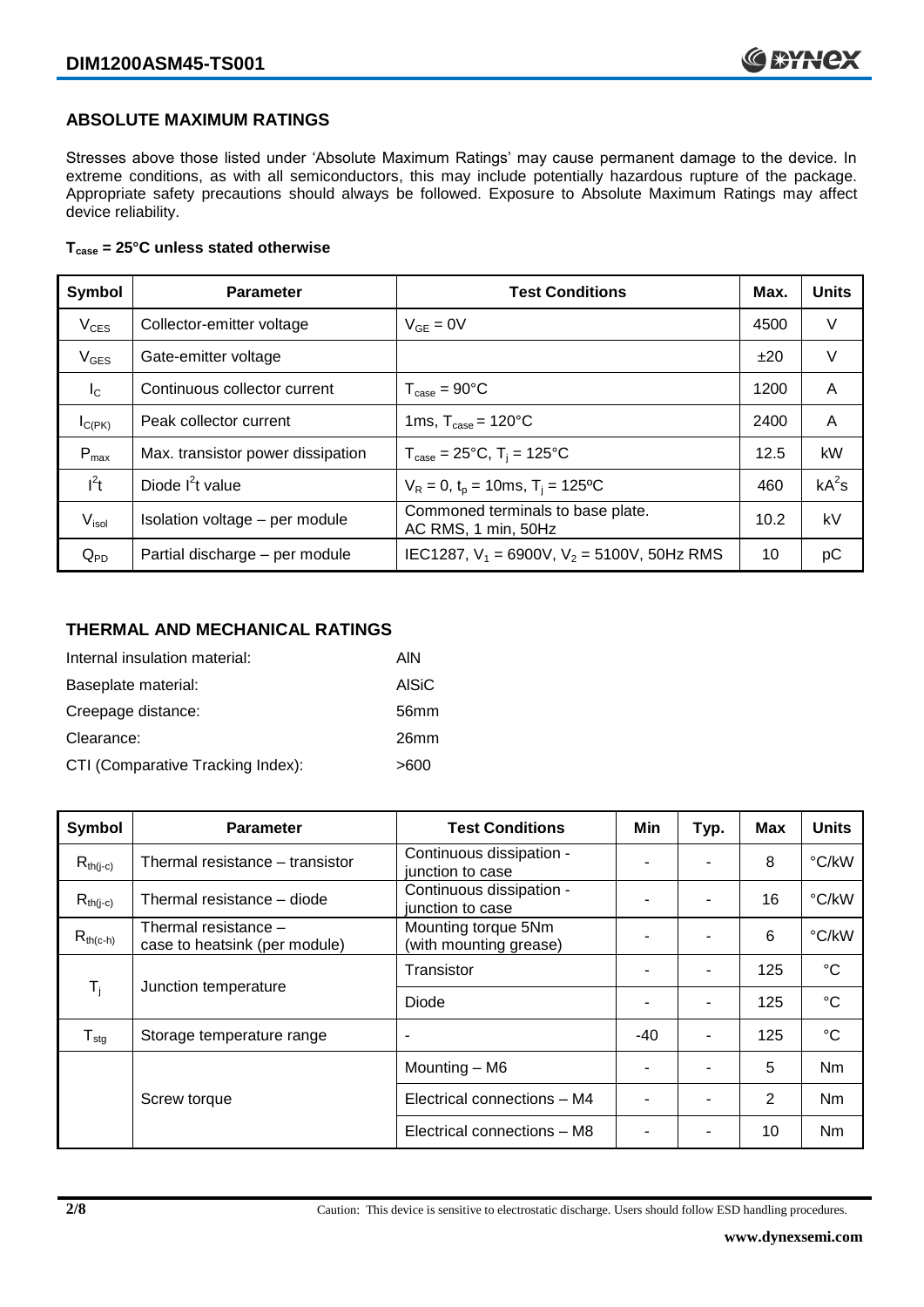# **ELECTRICAL CHARACTERISTICS**

# **Tcase = 25°C unless stated otherwise.**

| Symbol                                      | <b>Parameter</b>                       | <b>Test Conditions</b>                                                                                                                           | Min | <b>Typ</b> | <b>Max</b>   | <b>Units</b> |
|---------------------------------------------|----------------------------------------|--------------------------------------------------------------------------------------------------------------------------------------------------|-----|------------|--------------|--------------|
| $I_{CES}$                                   | Collector cut-off current              | $V_{GF} = 0V$ , $V_{CF} = V_{CES}$                                                                                                               |     |            | 4            | mA           |
|                                             |                                        | $V_{GF} = 0V$ , $V_{CF} = V_{CES}$ , $T_{case} = 125^{\circ}C$                                                                                   |     |            | 90           | mA           |
| $I_{\text{GES}}$                            | Gate leakage current                   | $V_{GF} = \pm 20V$ , $V_{CF} = 0V$                                                                                                               |     |            | $\mathbf{1}$ | μA           |
| $V_{GE(TH)}$                                | Gate threshold voltage                 | $I_{C} = 120 \text{mA}, V_{GE} = V_{CE}$                                                                                                         |     | 5.8        |              | V            |
|                                             | Collector-emitter                      | $V_{GE}$ = 15V, $I_C$ = 1200A                                                                                                                    |     | 2.7        |              | V            |
| $V_{CE(sat)}$                               | saturation voltage                     | $V_{GE}$ = 15V, $I_C$ = 1200A, $T_i$ = 125°C                                                                                                     |     | 3.5        |              | $\vee$       |
| $I_F$                                       | Diode forward current                  | DC                                                                                                                                               |     | 1200       |              | A            |
| $I_{FM}$                                    | Diode maximum forward current          | $t_p = 1$ ms                                                                                                                                     |     | 2400       |              | A            |
| $V_F$ <sup>†</sup><br>Diode forward voltage |                                        | $I_F = 1200A$                                                                                                                                    |     | 2.8        |              | $\vee$       |
|                                             |                                        | $I_F = 1200A$ , $T_i = 125^{\circ}C$                                                                                                             |     | 3.2        |              | V            |
| $C_{\text{ies}}$                            | Input capacitance                      | $V_{CE} = 25V$ , $V_{GE} = 0V$ , f = 1MHz                                                                                                        |     | 150        |              | nF           |
| $Q_{g}$                                     | Gate charge                            | ±15V                                                                                                                                             |     | 17         |              | μC           |
| $C_{res}$                                   | Reverse transfer capacitance           | $V_{CF} = 25V$ , $V_{GF} = 0V$ , f = 1MHz                                                                                                        |     | 12         |              | nF           |
| $L_M$                                       | Module inductance                      |                                                                                                                                                  |     | 10         |              | nH           |
| $R_{INT}$                                   | Internal transistor resistance         |                                                                                                                                                  |     | 90         |              | $\mu\Omega$  |
| $\mathsf{SC}_{\mathsf{Data}}$               | Short circuit current, I <sub>SC</sub> | $T_i = 125$ °C, $V_{CC} = 3400V$<br>$t_p \le 10 \mu s$ , $V_{GE} \le 15 V$<br>$V_{CE \text{ (max)}} = V_{CES} - L^* \times dl/dt$<br>IEC 60747-9 |     | 4800       |              | A            |

# **Note:**

 $\dagger$  Measured at the power busbars, not the auxiliary terminals

 $\check{}$  L is the circuit inductance + L<sub>M</sub>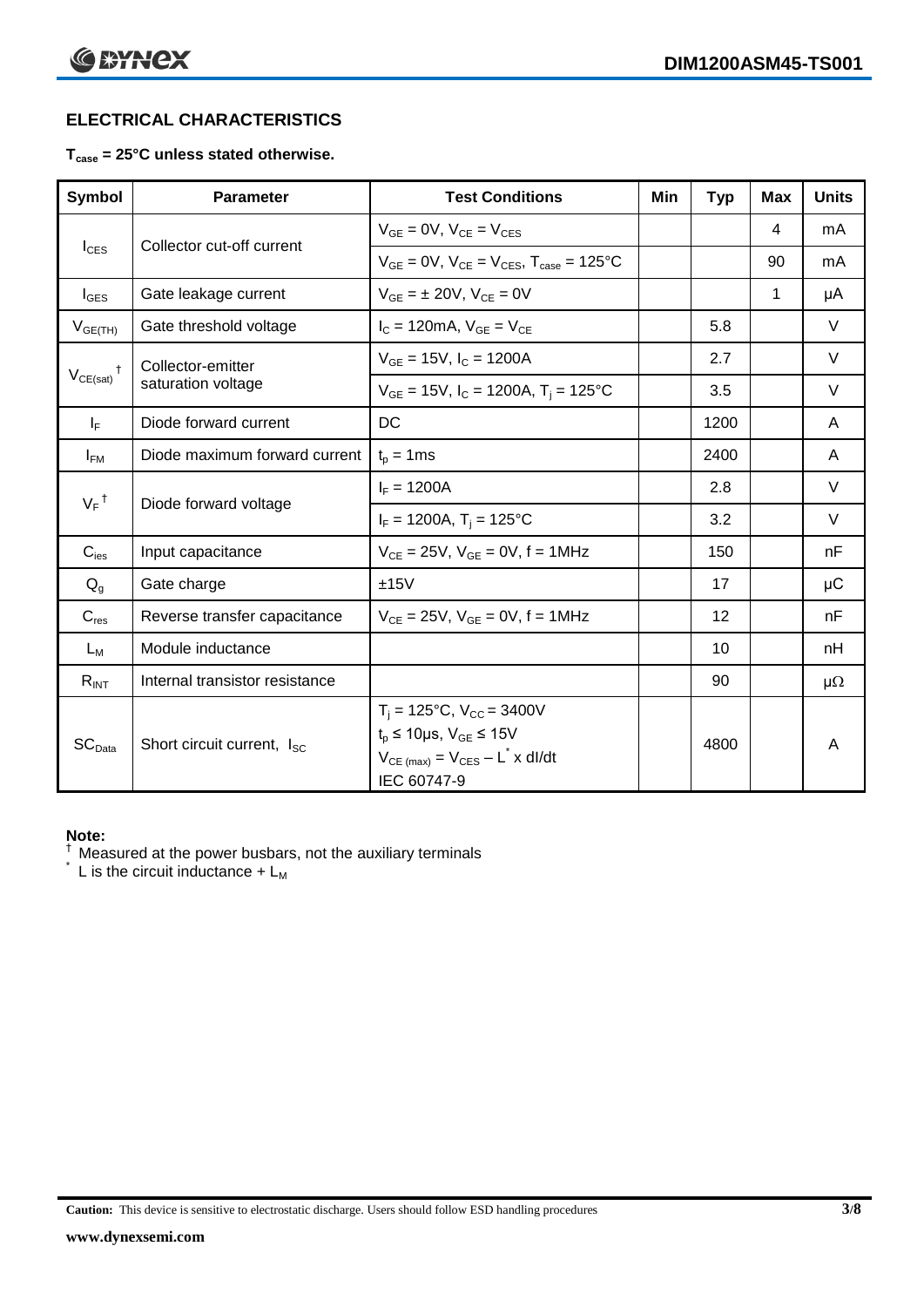# **ELECTRICAL CHARACTERISTICS**

**Tcase = 25°C unless stated otherwise**

| Symbol              | <b>Parameter</b>               | <b>Test Conditions</b>                              | Min | Typ. | <b>Max</b> | <b>Units</b> |
|---------------------|--------------------------------|-----------------------------------------------------|-----|------|------------|--------------|
| $t_{d(\text{off})}$ | Turn-off delay time            |                                                     |     | 3000 |            | ns           |
| $t_{f}$             | <b>Fall time</b>               | $I_c = 1200A$<br>$V_{GF} = \pm 15V$                 |     | 600  |            | ns           |
| $E_{OFF}$           | Turn-off energy loss           | $V_{CE} = 2800V$                                    |     | 4500 |            | mJ           |
| $t_{d(on)}$         | Turn-on delay time             | $R_{G(ON)} = 2.4\Omega$<br>$R_{G(OFF)} = 2.7\Omega$ |     | 900  |            | ns           |
| $t_{r}$             | Rise time                      | $C_{\text{oe}} = 220nF$                             |     | 350  |            | ns           |
| $E_{ON}$            | Turn-on energy loss            | $L_s \sim 165$ nH                                   |     | 4800 |            | mJ           |
| $Q_{rr}$            | Diode reverse recovery charge  | $I_F = 1200A$                                       |     | 1340 |            | $\mu$ C      |
| $I_{rr}$            | Diode reverse recovery current | $V_{CE} = 2800V$                                    |     | 1030 |            | A            |
| $E_{rec}$           | Diode reverse recovery energy  | $dl_F/dt = 3000A/\mu s$                             |     | 2220 |            | mJ           |

# **Tcase = 125°C unless stated otherwise**

| Symbol              | <b>Parameter</b>               | <b>Test Conditions</b>                              | Min | Typ. | <b>Max</b> | <b>Units</b> |
|---------------------|--------------------------------|-----------------------------------------------------|-----|------|------------|--------------|
| $t_{d(\text{off})}$ | Turn-off delay time            |                                                     |     | 3100 |            | ns           |
| $t_{f}$             | Fall time                      | $I_c = 1200A$<br>$V_{GE} = \pm 15V$                 |     | 560  |            | ns           |
| $E_{OFF}$           | Turn-off energy loss           | $V_{CE} = 2800V$                                    |     | 4650 |            | mJ           |
| $t_{d(on)}$         | Turn-on delay time             | $R_{G(ON)} = 2.4\Omega$<br>$R_{G(OFF)} = 2.7\Omega$ |     | 900  |            | ns           |
| $t_{r}$             | Rise time                      | $C_{qe} = 220nF$                                    |     | 360  |            | ns           |
| $E_{ON}$            | Turn-on energy loss            | $L_s \sim 165$ nH                                   |     | 6450 |            | mJ           |
| $Q_{rr}$            | Diode reverse recovery charge  | $I_F = 1200A$                                       |     | 2200 |            | μC           |
| $I_{rr}$            | Diode reverse recovery current | $V_{CE} = 2800V$                                    |     | 1100 |            | A            |
| $E_{rec}$           | Diode reverse recovery energy  | $dl_F/dt = 3000A/\mu s$                             |     | 3750 |            | mJ           |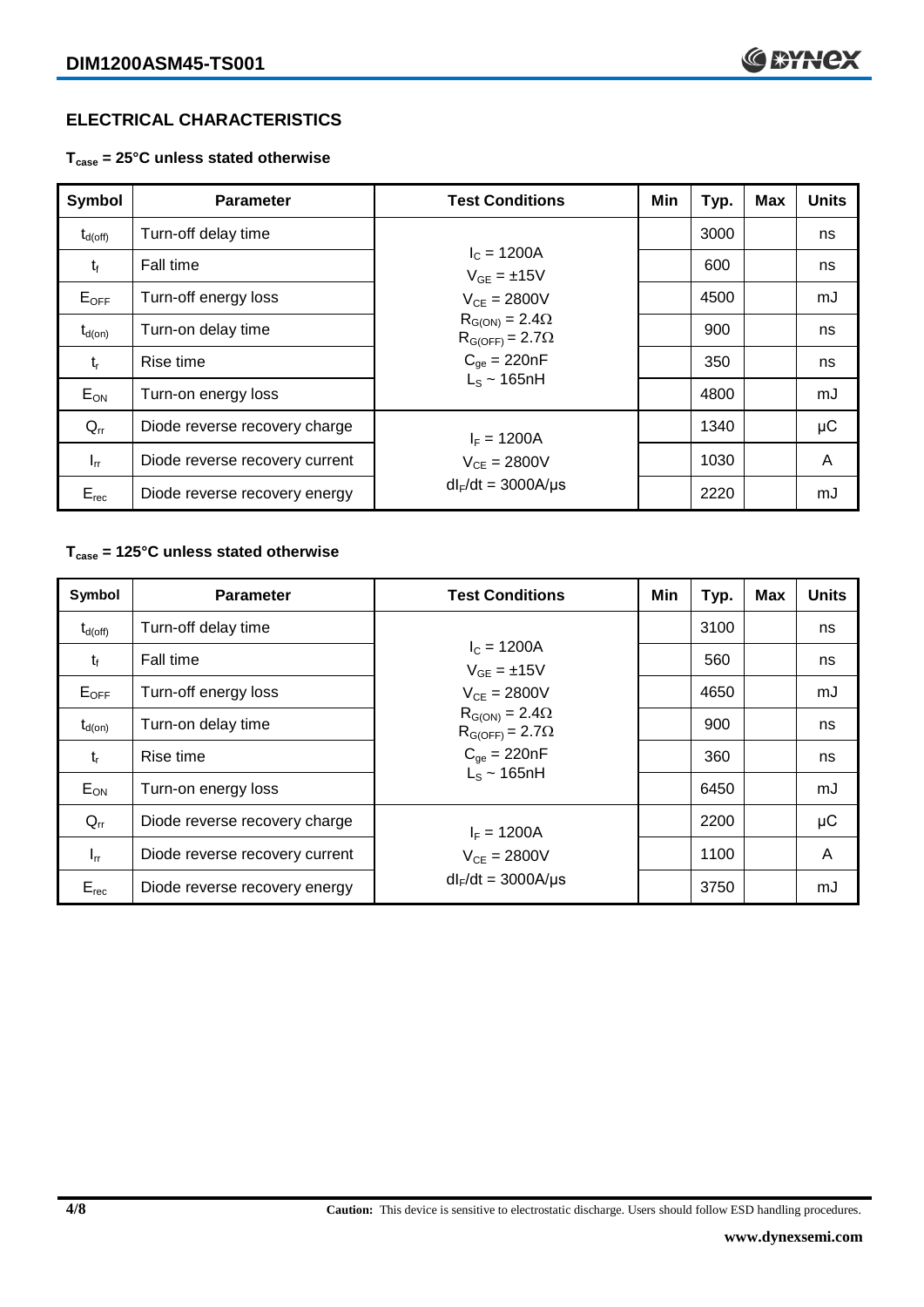



**Caution:** This device is sensitive to electrostatic discharge. Users should follow ESD handling procedures **5/8**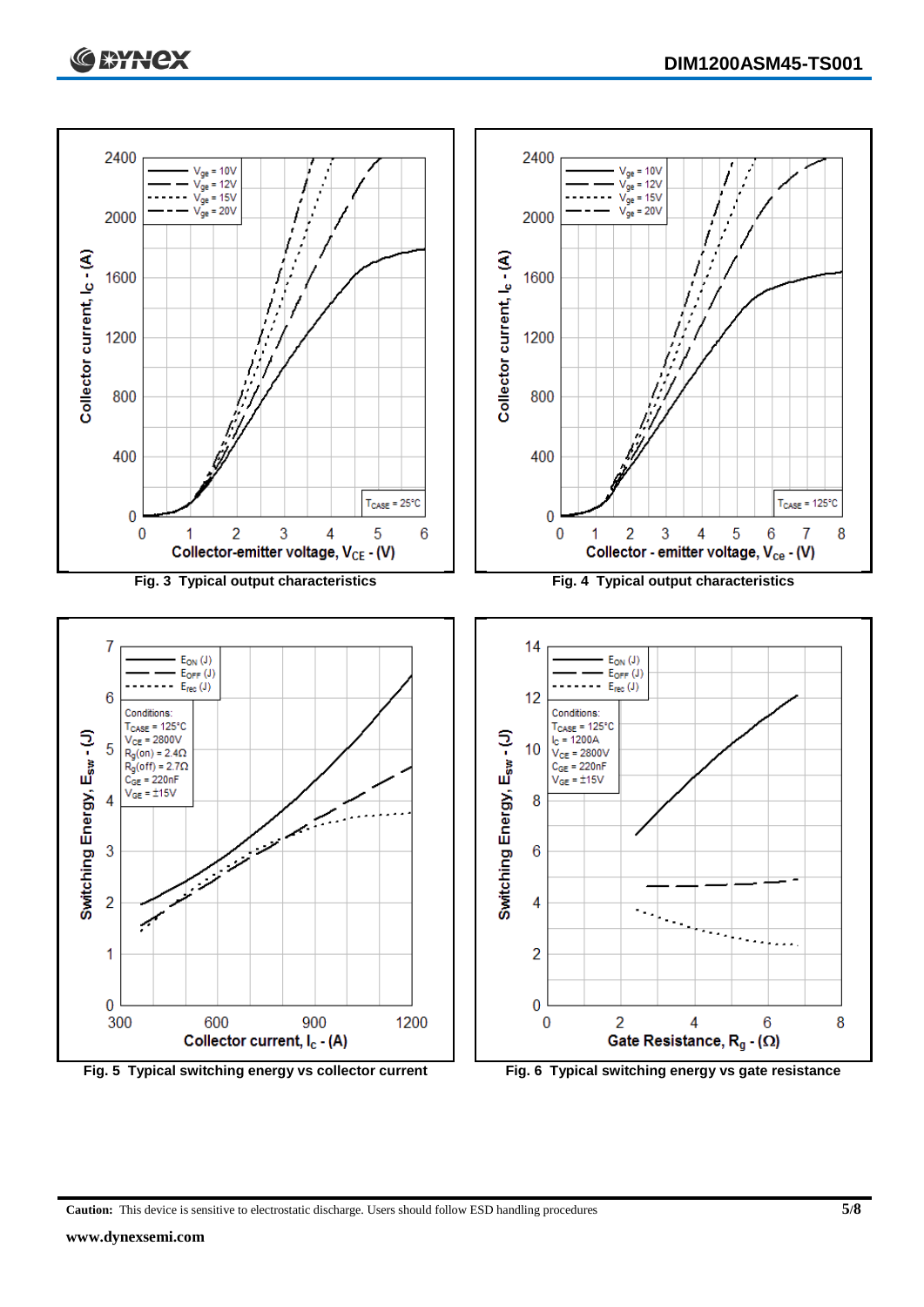

**6/8 Caution:** This device is sensitive to electrostatic discharge. Users should follow ESD handling procedures.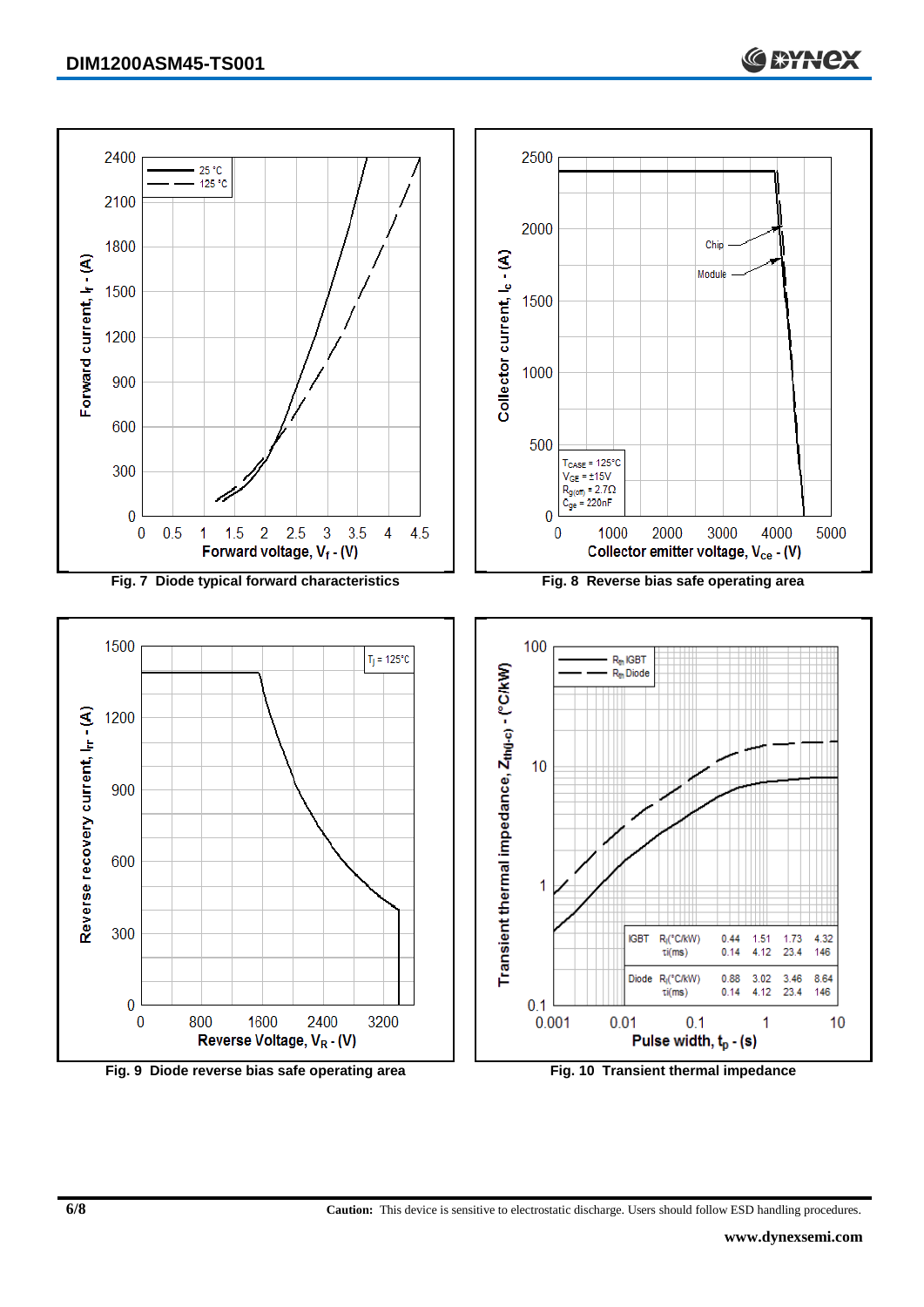

# **PACKAGE DETAILS**

For further package information, please visit our website or contact Customer Services. All dimensions in mm, unless stated otherwise. **DO NOT SCALE.**



**Caution:** This device is sensitive to electrostatic discharge. Users should follow ESD handling procedures **7/8**